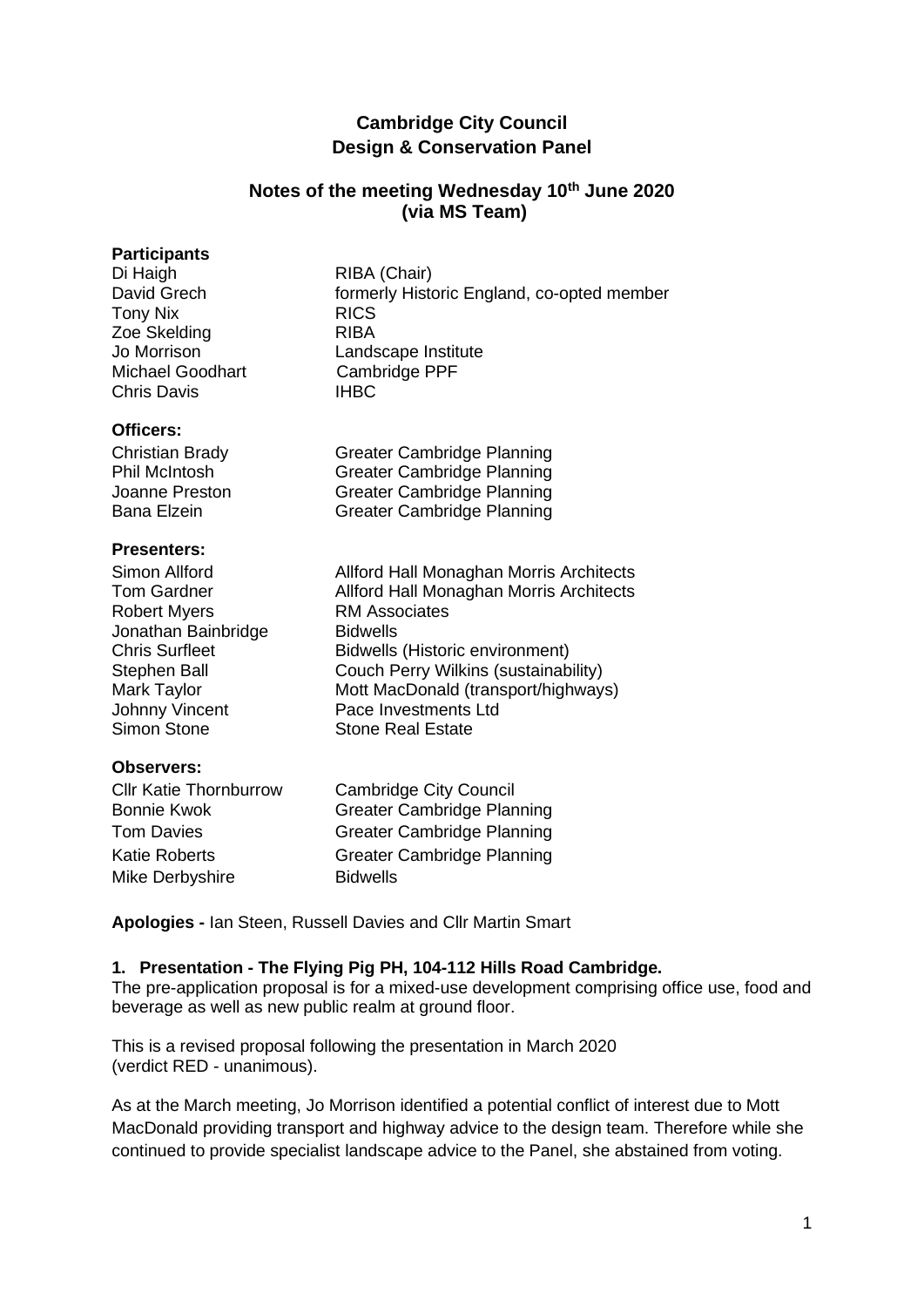The Panel's comments were as follows:

### • **Scale and massing**

The drop in the bulk and massing is appreciated, with Building B now reduced from 9 floors total above ground height to 7, and Building C reduced from 7 stories total to 5. In addition the floor to floor height has been reduced.

The area of floor plates for each block are still significant, as the comparison shown with other comparable AHMM designed professional and tech office floor plates demonstrates. Slight adjustments to the perimeter had been made to create more sitting spaces around both blocks.

The Panel welcomed the inclusion of verified views for the winter months as well as summer. They explored the impact of the new buildings both in distant views as well as from closer angles. The thorough scope of the information issued for this review was appreciated.

### • **Impact on historic environment**

The Panel expressed concern over how visible these buildings would still be from the Grade II\* Botanic Gardens, particularly in winter. This is not only in terms of the skyline but the impact of the extent of highly glazed elevations overlooking the Gardens. The Panel expressed little confidence in the proposition that during winter, blinds would be drawn throughout and that this would alleviate any light pollution. In the view taken from Cory Lodge, the large new buildings loomed above. The visibility of the new development would result in a degree of harm to the environment of the Botanic Gardens, although this is felt to be much reduced by the lower blocks proposed in the revised scheme.

The part of the designated Conservation Area along Hills Road is composed primarily of 2-3 storey terraced houses and has a linear, largely Victorian feel. These large buildings will permanently change the character of the Conservation Area. The increase in scale of the new development will also tend to confuse and detract from the simple form of Botanic House.

Whether this level of harm to both the Listed Botanic Gardens and the character and appearance of the Conservation Area can be offset by other benefits, could be the subject of further debate.

# • **The Flying Pig PH**

The Flying Pig PH still appears to be a fish out of water. This revised proposal provides greater generosity for the pub at ground level but does not yet create a setting that makes sense of this left-over fragment of the historic street. The Panel remains concerned about the dominating enclosure caused by these large office buildings in views looking both north, up Hills Road, and south, from the junction with Station Road. They did not support the suggestion that a three-fold stepping up of the proposed scale of the buildings from the PH would achieve a coherent context for it.

The Panel were unsure as to the nature of the proposed 'D' shaped extension to the rear of the pub. Would it try to replicate the existing building or bring or would there be a contemporary approach to its treatment? The adjacent outdoor seating areas seem to be defined by planters relating to the new development, rather than by the walls and yards that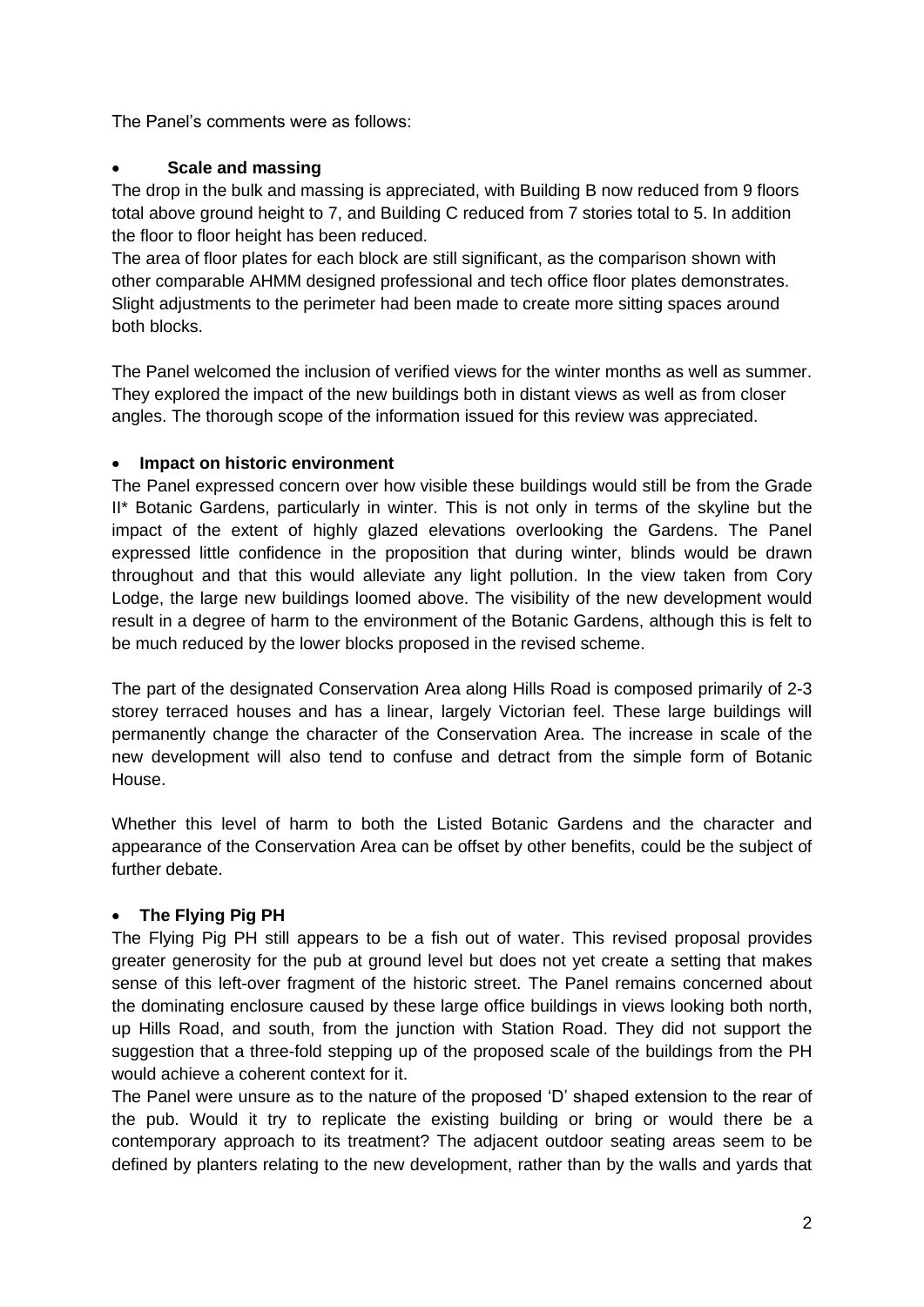might help to embed the building in the street. Overall, it was felt that The Flying Pig needs to be much more carefully embedded in the design if is not to appear as an absurd left-over fragment. This feeling of an isolated remnant of a historic streetscape is compounded by the two vehicle drop-offs being located either side of the Flying Pig and its garden, along with the new pedestrian through route created between the west side of the public house and Building B.

### • **Definition of the street**

The reconfiguration of the west edge of Hills Road will be considerable. In many ways this will be a great improvement to the very blank elevations of the present office buildings. The Panel feels that the new street frontage needs to be considered as a whole from Brooklands Avenue to Station Road. The experience of walking along the highly articulated frontage proposed needs to be very clear as to where the public realm begins and ends, where there will be vehicles crossing and where there might be glimpses through to the Botanic Garden. There needs to be therefore, a specific design exercise to establish a coherent new street edge, given the complexities of the proposed development.

### • **Urban context**

The Panel feels that the traffic impact of the scheme still needs to be proven. They note that the proposed cycle parking access is now located alongside the vehicular access point at Building C. With the predicted high volume of bicycle traffic as well as the number of pedestrians walking along Hills Road and using the crossing, the Panel expressed some concern whether conflict between cars, pedestrians and cyclists was likely at this point.

The Panel also note that the designers are working with the County Highways team to widen cycleways and footways. This will be welcomed, as particularly with the volume of pedestrian and cycle movement coming from the Station Road crossing, this rather hostile environment will need to be managed. The new crossing is likely to have a considerable impact on vehicular traffic along Hills Road at a particularly busy point before the turn off for access to the station.

The entrances to both buildings need to be spacious and well defined. In particular, the forecourt to Building C seems tight for any scale of pedestrian gathering. Within this context, the Panel questioned whether the taxi drop-off points adjacent to each entrance were effectively planned.

### • **Landscape proposals.**

To have an office development with views out onto the Botanic Gardens should feel like an extraordinary opportunity, yet it was felt the proposals failed to reflect this. Much of the landscaping is on a podium and in planters. This suggests that any substantial planting will be reliant on watering; undermining the scheme's sustainable credentials. Large trees would not flourish in planters, though the perspectives give a verdant impression, indicating large trees. While drought tolerant trees may be another option, it is felt that they would contribute little to the street scene.

The frontage and public forecourt area to the north of Building B is likely to remain heavily shaded even in high summer, which might reduce its appeal as a space for socialising. There is a similar concern regarding the degree of sunlight that will penetrate to ground level in the public realm between Buildings B and C.

Roof gardens may well become increasingly important amenity and working environments in an era of social distancing. The roof terraces as proposed are likely to create very hot,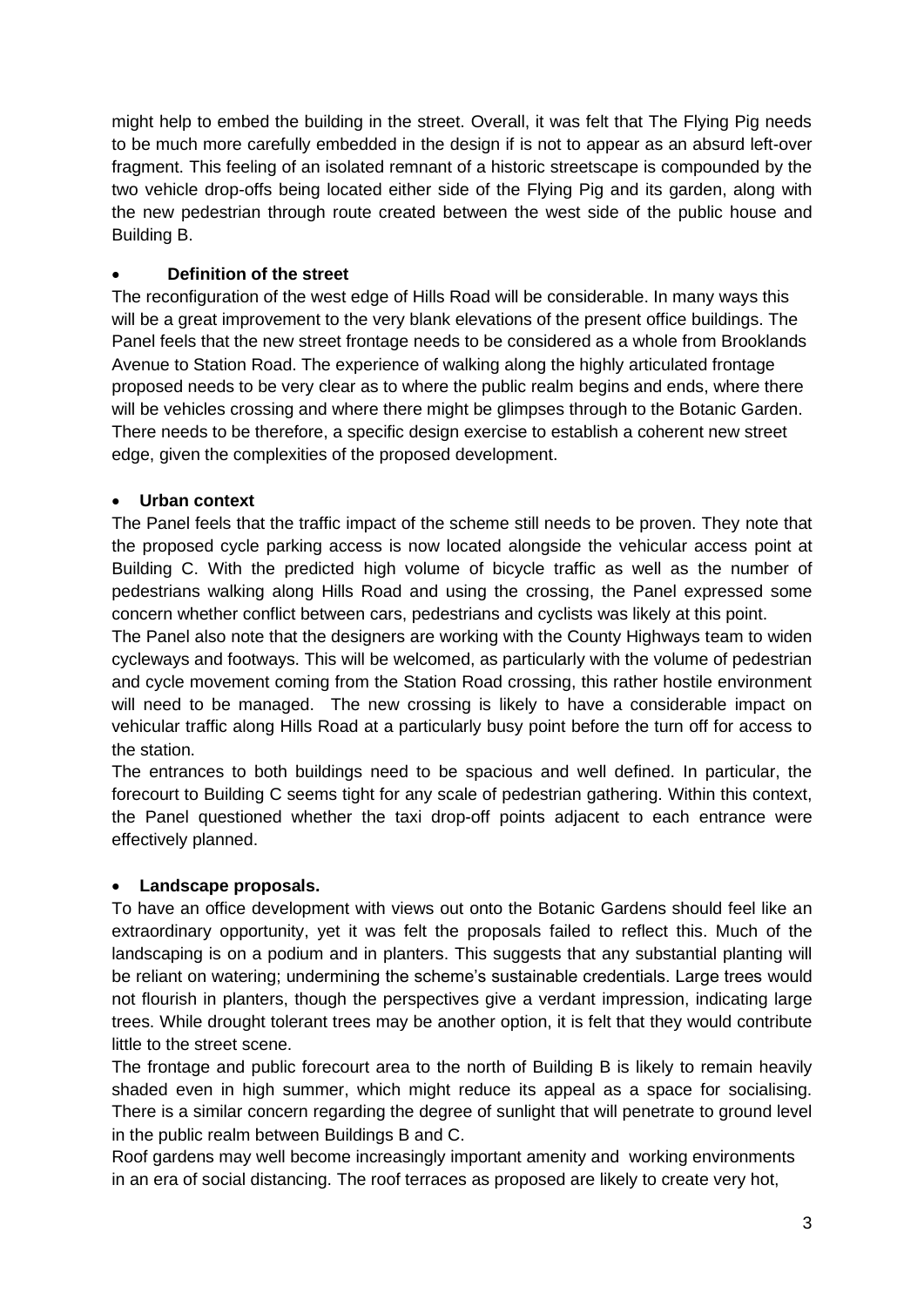exposed and windy places. The designers are strongly encouraged to explore shading options to create spaces that can be used as embedded elements of the working environment.

### • **Environment and sustainability**

The sustainability ambitions for the scheme have never been in question and are welcomed. However, the Panel would stress that although these are important drivers, they will not in themselves deliver a good scheme against all factors such as urban form, access, parking, workspace quality etc. The window shading, specification of the glazing etc. will be part of the package that determines the performance of the building. Any scheme that promises great environmental performance must be supported by good judgment in terms of form, orientation and the embodied carbon of the building fabric.

The Panel was reassured by the specific commitment both from the developers and the Planning officers that the environmental promises in terms of water consumption, BREEAM excellence and WEL platinum would be embedded requirements of any planning permission.

### • **Architectural design.**

While the Panel applauds the significant steps forward since the previous discussion in March, it was felt that further design resolution is required to achieve a scheme worthy of this prominent site on one of the principal approaches into Cambridge.

The Panel felt that the form of the buildings, whilst accepting their curved plan, still feels quite sprawling and could be more clearly ordered. The curved sections of the undulating elevations might be more consistently defined and further consideration given to the definition of the contrasting flat and angled sections of the facades.

The two buildings need to relate to each other architecturally, so that despite their differing brick detailing, they have a shared language. This consideration could then extend to relating the new offices to Botanic House, so that the three buildings might form a considered whole. One might even ask if the elevational treatment to Hills Road needs necessarily to be the same as that to the Botanic Gardens, or whether these significantly different contexts demand a differing architectural response.

There has been little explicit discussion of the aspirations for achieving high quality internal office environments in the scheme.

### **Conclusion.**

**The Panel appreciates the design team's careful response to the previous review in March. By reducing the proposed height of both buildings by two stories, the scheme appears less dominant which is a significant step forward. Its appearance from the Botanic Gardens remains a concern, as would be the case for any scheme of this scale.** 

**The bar for success with this new development has been set high. The opportunity to create a new development in such a prominent location in close proximity to CB1 and on one of the major approach roads into the city is rare. The Panel would urge the design team to go further in resolving the remaining design challenges to reach a proposal of the highest architectural quality.**

**For the Flying Pig, the Panel feel more could be done to enhance its setting. Strengthening its presence on the street would be preferable to it becoming just a**